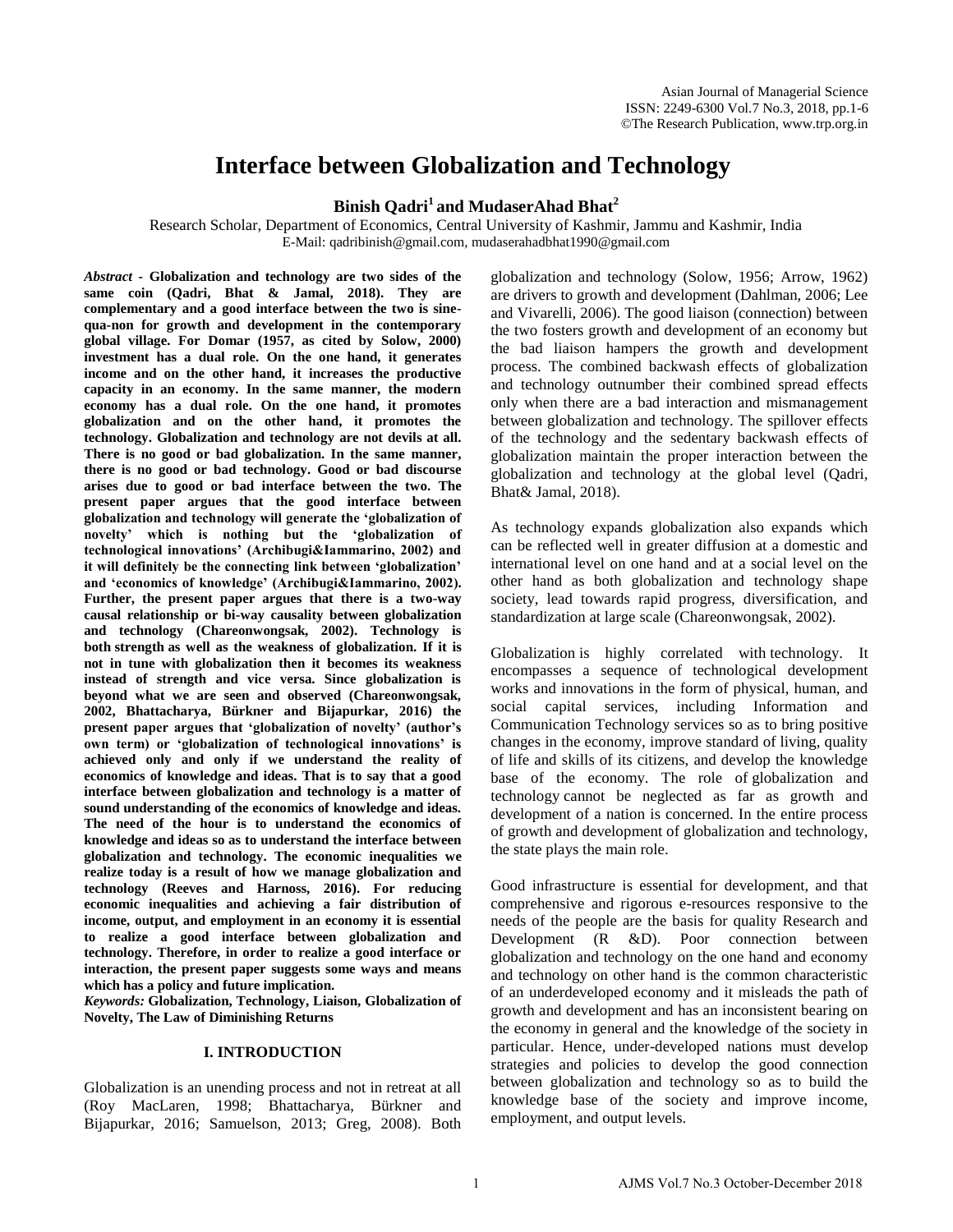## **II. METHODOLOGY**

Many decades of hard work have been deployed in the attempt to quantify the importance of globalization and technology connection. Sadly, no consensus has been reached so far because hardly any researcher tried to investigate the real forces which promote and maintain an efficacious globalization and technology relationship. The present paper tries to identify these forces from the existing literature and quantifies them in the subjective terms. In this way, the present paper proposes a conceptual framework integrating globalization and technology, and tries to access the intended beneficial impacts which can be obtained through the effective implementation of globalization and technology. An important limitation of the subsequent analysis is that it ignores the actual evaluation of globalization and technology interface and simply concentrate on the appraisal of globalization and technology interface. The actual evaluation of globalization and technology interface is very difficult to assess in a theoretical paper like ours.

## **III. LITERATURE REVIEW**

In order to fulfill the objectives of our study, the literature review is divided into two parts. The first part is examining the definitions of globalization and technology in order to understand it comprehensively so as to get insights into the interface between the two while the second part of the literature review is examining the existing literature which deals with the debate whether globalization and technology are drivers of growth and development or not? Furthermore, it investigates the prevailing literature on the interface between globalization and technology so as to suggest ways and means to improve such interface.

## *A. Understanding Globalization and Technology*

Although globalization term was coined in 1980 (Kar& Roy, 2015) but as a process, it made an entry in the English linguistics in 1959 and came in dictionary two years later (Schreiter, 1997; Webster, 1961) and globalization maxims began to flow in the 1980s (Robertson, 1983). For Albrow and King (1990) Globalisation include all such processes by which the folks of the world are assimilated into a single global society. According to Giddens (1990), globalization is the strengthening of all-inclusive social relations that connect distant vicinities in such a manner that local accomplishments are moulded by global accomplishments. Cox (1994) defines globalization in terms of internationalization, of production, of the division of labour, South-North migration, a new race that breeds such processes, and the international relations, making states active players of the global world. Globalisation simultaneously has two expressions. In the former varied cultures get assimilated and integrated into a dominant culture which in the long run shelters the whole world. The latter highlights the compression of cultures (Featherstone, 1995) which Appadurai (1996) calls the process of cultural mixing or hybridization across locations and individualities.

Currie and Newson (1998) define globalization as a material set of practices drawn from the commercial world mixed with a neo-liberal market thought.

On the other hand, the usage of the term "technology" has undergone drastic change over 2 centuries. Prior to 20th century, the term was unusual in English which either meant the study of the art & skill (Henry George & Robert, 1980) that is useful in some manner or education which is technical, as in the Massachusetts Institute of Technology (Loretta & Adams, 2005). The term "technology" gained momentum in the 20th century in connexion with the Industrial Revolution-II and the meaning of term technology changed in the first quarter of the  $20<sup>th</sup>$  century. The efforts of American social scientists including Thorstein Veblen (Technological determinism, as cited by Bruce, 1990) culminated in translations of the German notion of Technik into "technology". By the 1930s, "technology" was recognized as an art in itself and not just portrayal of art.

"Technology includes all tools, machines, utensils, weapons, instruments, housing, clothing, communicating and transporting devices and the skills by which we produce and use them", (Bain, 1937). For Franklin (1999) it is "practice, the way we do things around here." In the very recent past, the concept of technology was further extended to various facets of instrumental reason (Foucault's "technologies of the self" as cited by Schrift, 2006). Stiegler (1998) outlines technology in two ways: as "the pursuit of life by means other than life," and as "organized inorganic matter." Technology can be seen as an activity that formulates or changes the culture (Albert, 2006).

## *B. Interface between Globalization and Technology*

Moore"s (1965) Law, "computer power doubles every 18 to 24 months" depicts the truth that the slope of technology is increasing at an increasing rate. The globalization outcome is that technology will revolve around a few big businesses houses and many small businesses houses that will compete by recognizing and quickly adjusting themselves to niche markets and developing specialized technologies. The good tuning of globalization and technology can produce good results while as bad tuning can produce catastrophic results to the society. All this depends upon the ability and way we handle technological changes and advancements (Chareonwongsak, 2002).

In case of realizing the cause and effect relation between globalization and technology, some say technology is a cause and globalization being the effect (Kar& Roy, 2015) while as some say that technology is the effect and globalization being the cause (globalization and technology, internationalrelations.org). However, the present paper argues that there is a by-way relationship between the two or a two-way causation between the two (Chareonwongsak, 2002). Technology plays a vital role in bringing globalization. The innovations made the transmission and dispersion of technology possible, thereby making the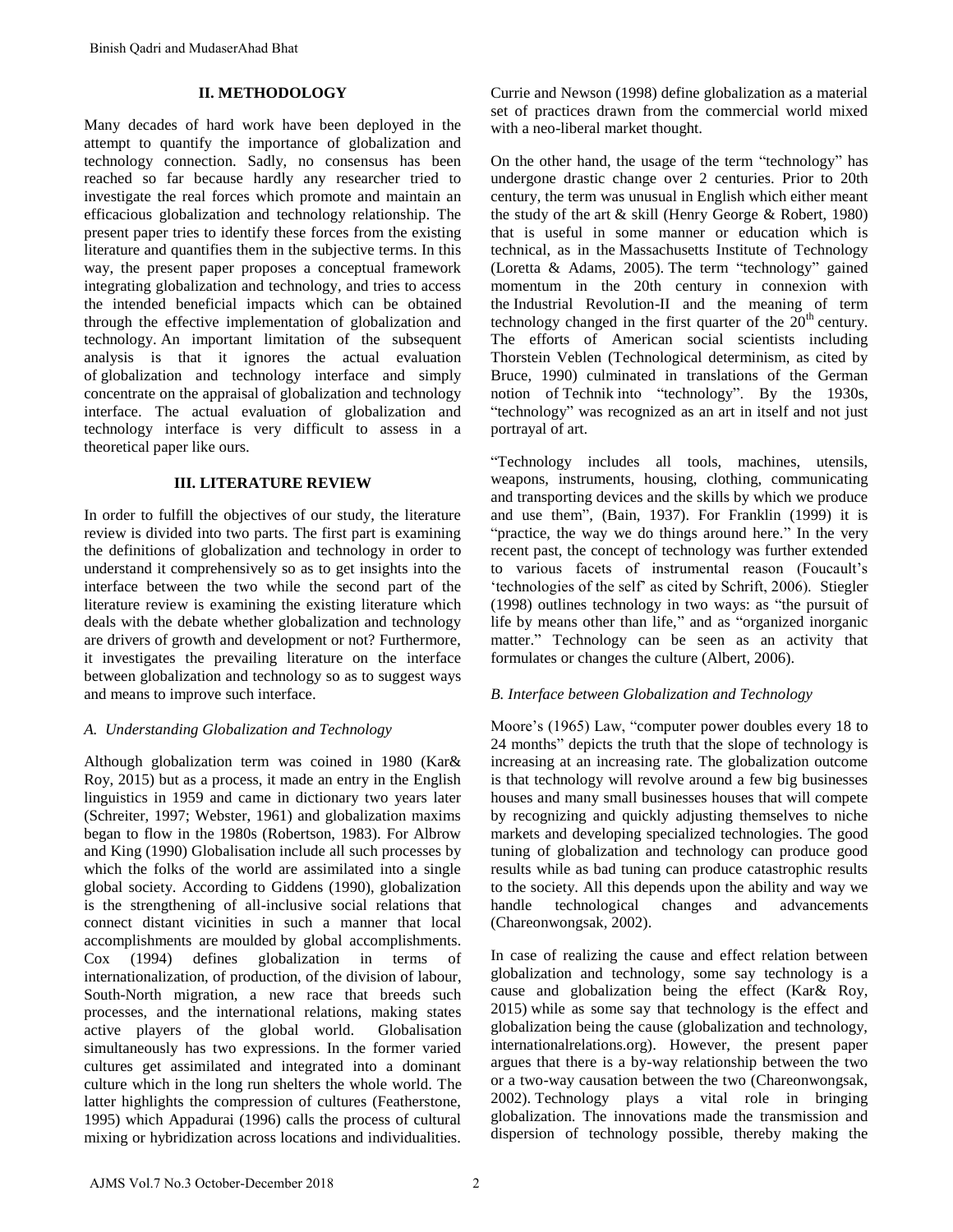economics of knowledge possible with a multiplier effect on ideas, skills, and knowledge as they increase at an unprecedented rate thus, making the world shrink and pinging globalization.

In the recent past, the debate over whether technology and globalization increase inequality or not has caught the eye of researchers and to understand it Dervis&Chandy (2016) made three distinctions which are very useful. Firstly, we need to distinguish global inequality and its two offshootswithin the country inequality and between the country inequalities. Secondly, we need to distinguish between North-South inequality (inequality between developed and developing countries). Thirdly, we need to distinguish between market income and disposable income  $(Y_D=Y-T)$ . The economic inequalities we see today results from the way we are able to manage the globalization and technology (Reeves and Harnoss, 2016). The present paper also supports the same argument. If we fail to coordinate globalization and technology in a better manner, inequalities at all levels and of all types are likely to increase and vice versa.

## *C. Research Gap*

No doubt, the distinctions in inequalities set by Dervis&Chandy (2016) are essential to understanding the globalization- technology liaison (connection). But this is not the end in itself for the higher end being understanding the actual dynamics of inter-relationship between globalization and technology. The understanding of this relationship between the two will help us to ascertain whether globalization and technology can be held responsible for creating inequalities or not. The present study attempts to analyze the arguments against (i.e. increasing inequalities) or arguments in favour (decreasing inequalities) of global-techno-global (novel relationship) relationship through the respective backwash and spread effects of globalization and technology. Due to spread and backwash effects<sup>1</sup> and management of globalization and technology (bad or good management), "globalization of novelty" at times may be subject to diminishing returns or increasing returns to scale as the case may be. Even though the existing literature talks about inequalities generated by globalization and technology (Reeves and Harnoss, 2016, World Bank, 2000) but no study, as such, till date relates the interface between globalization and technology or globalization or technology with returns to scale the way present study did. Moreover, the existing literature finds very limited mention of spread and backwash effects with regard to globalization and technology link (Qadri, Bhat& Jamal, 2018).

## **IV. GLOBALIZATION AND TECHNOLOGY LIAISON**

Both technology and globalization are inter-linked. The growth of one escalates the growth of other (Reeves and Harnoss, 2016; Bhattacharya, Bürkner and Bijapurkar, 2016; World Bank, 2000; Samuelson, 2013; Jaumotte*et al.,* 

2008; Lee, 2014; Singh and Dhumale, 2000). This interrelationship between technology and globalization is timeworn and threadbare. However, this inter-relationship with the passage of time took a U-turn. Initially, globalization was dominant and widespread as compared to the technology transfer. In other words, initially, technology transfer was globalization driven, implying that technology spread as and when globalization used to take place. Because in the past, the decision of importing the technology was largely determined by the waves of globalization. This initial phase of inter-relationship between technology and globalization may be rightly called as a global-techno phase as only globalization was causing technology and not vice-versa (one-way causality). But in modern times, technology transfer and globalization are equally dominant (Qadri, Bhat& Jamal, 2018) and widespread. In other words, in the contemporary times, globalization is technology driven and technology transfer is globalization driven, implying that globalization spreads as and when technology transfer takes place and technology spreads as and when globalization takes place (new phase of globalization/the new globalization-going beyond the rhetoric as cited by Bhattacharya, Bürkner and Bijapurkar, 2016). "The rise in the digital interconnectedness of consumers, devices, and machines is creating market segments that transcend country boundaries" (Bhattacharya, Bürkner and Bijapurkar, 2016). Because in modern times, the decision of importing the technology is not only determined by the waves of globalization but equally by innovations in technology (Chareonwongsak, 2002). This current phase of inter-relationship between globalization and technology may rightly be called as "global-technoglobal" or "techno-global-techno" phase of inter-relationship or simply "globalization of novelty" as globalization is causing technology and innovations in technology are causing globalization (by-way causality). This present phase of novelty has generated a wave of consumerism and as a result has become dynamic as well as multi-dimensional process (Grebosz&Hak, 2015). Interface between Globalization and Technology<br>
2008: Lee, 2014: Sinch and Dhumale, 2000, This inter-<br>
ministorion in the massage of time too the all allohalization is<br>
unitary the massage of time too the all allohalizatio

Rational expectations (Sargent and Wallace, 1975) of the countries play a significant role in establishing the present phase of the novel relationship between technology and globalization. Rational expectations on the part of countries were largely absent in the past global-techno relationship (old globalization as cited by Qadri, Bhat& Jamal, 2018). The incorporation of rational expectations on the part of countries has changed the context of globalization as well as of technology transfer (new globalization, as cited by Qadri, Bhat& Jamal, 2018).

In modern times, both technology and globalization are creating the supply and demand for goods and services as well as supply and demand for labour and accordingly the globalization of novelty and technology (Kar& Roy, 2015) is an essential phenomenon of present times. But the present gauged globalization (Qadri, Bhat& Jamal, 2018) and the improved and intensive use of technology has changed their role and significance in the development process. Nowadays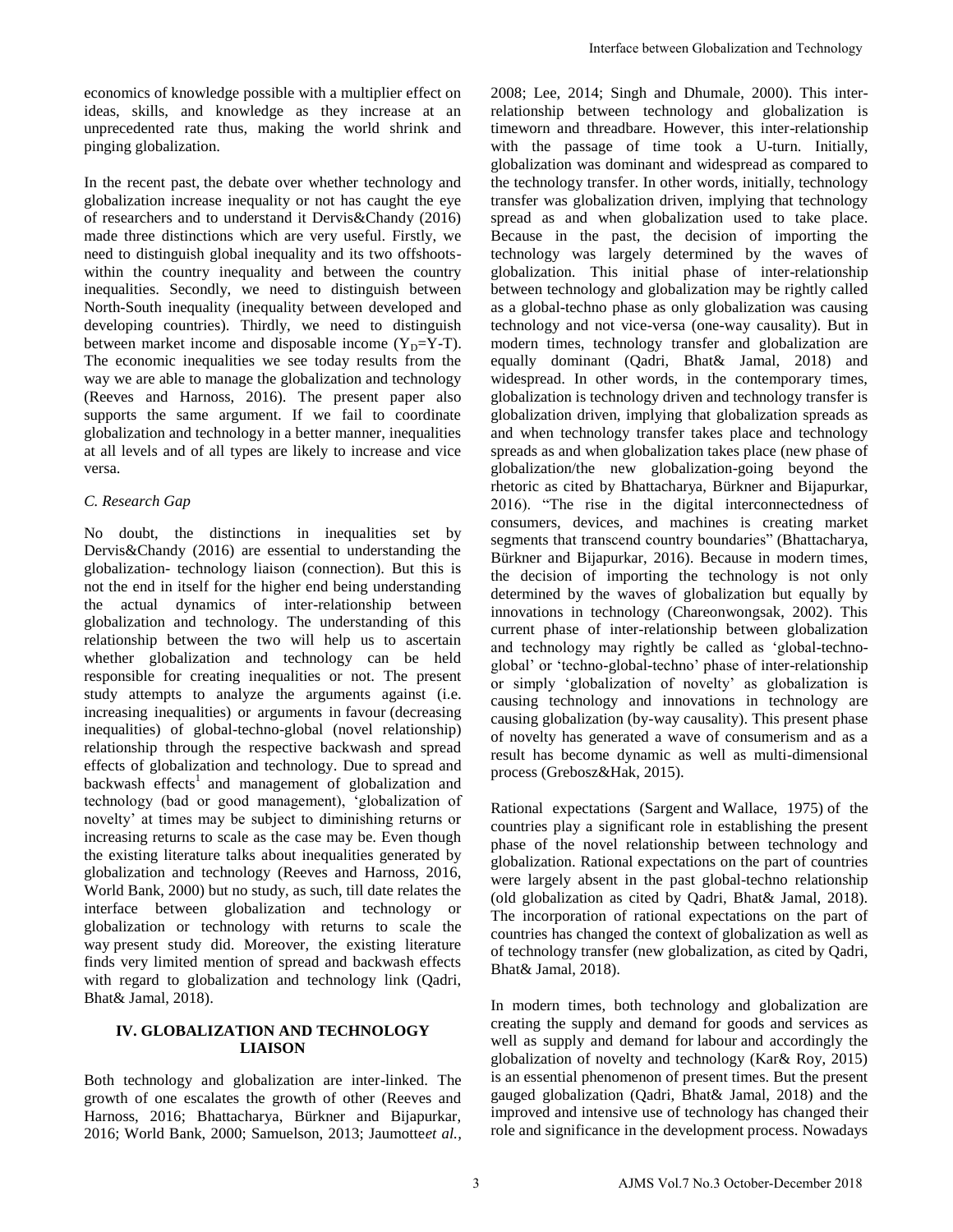novelty between globalization and technology is also subject to 'increasing returns' or 'decreasing returns to scale" (Marshal, 1890) like agriculture, industry etc. except the service sector. Complementarity is a situation where increased production of one good or service builds up demand for the second good or service. The service sector is perhaps the only sector of the economy where the employment of technology creates complementarity of resources (Big push theory as cited by Myint, 1969; unbalanced growth strategy, Hirschman, 1969) itself needed for development i.e. the employment of technology in this sector always displays increasing returns to scale. In present times technology imported by way of globalization is intensively applied in manufacturing and agriculture sector which fail to create complementarity of resources, as a result, they are subjected to diminishing returns to scale. Furthermore, this intensive application of technology in manufacturing and agriculture sector and that too in an unorganized way has led to the mismanagement between technology and globalization or bad interface between the two. Technology suitable for one sector is applied to another sector and remains confined in that sector for a long period of time. This has accelerated the bad interface and mismanagement between the two. To illustrate let us suppose that country X imports technology from country Y by way of globalization and suppose that this imported technology is suitable for many activities and many regions depending upon the availability of resources. Both globalization and technology have their respective backwash and spread effects (Qadri, Bhat& Jamal, 2018). The operation of their respective backwash and spread effects depend largely upon the management of globalization and technology (globalization-technology liaison). If the importing country X uses this imported technology in a few selected activities and regions and in addition fails to develop its prototypes with the passage of time, then the combined backwash effects of both globalization and technology outweigh their combined spread effects and the result increases in inequalities, both within the country inequality and between the countries inequality. This fact highlights that novelty relationship between technology and globalization is subject to diminishing returns to scale, by their mismanagement, as it involves the development of some fields and regions at the cost of others and final outcome in actual practice tends to zero. When this lop-sided development takes place, the lagged regions lack the motivation to proceed forward and "if the motivation of any region to develop is already zero, multiplying zero by anything still equals zero". On the other hand, if the importing country X uses this imported technology in all fields and regions in which it is suitable, depending upon the availability of resources and in addition succeeds in developing its better prototypes with the passage of time, then the combined spread effects of both globalization and technology outweigh their combined backwash effects and the outcome is decreased inequalities, both within the country inequality and between the countries inequality. This fact highlights that novelty relationship between technology and globalization is subject

to increasing returns to scale, by their proper management as it involves the development of all regions at par with each other and therefore, by this proper management, the final outcome never tends to zero in actual practice. When all regions proceed at the same rate, then regions show great zeal and motivation to proceed and "if the motivation of all regions to develop is already high, adding zero to anything (except zero itself) never equals zero". The whole assertion shows that effective and proper management between globalization and technology (good interface between the two) can serve as an effective guideline for nations to proceed on the path of productive growth and development.

If the technology transfer is supposed to remain fixed by supposing that no globalization is taking place, then supporting of large growth will depend upon the rate at which the resources of the country are increasing and demand for labour is increasing. And if the resources of the country are supposed to remain fixed in the sense that they are scarce (Robbins, 1935) and suppose that globalization is taking place, then the comforts of the country and its regions depend upon the rate at which technology is effectively used. So, we are recognizing the fact of changing growth either due to a change in resources (but not followed by globalization) or due to change in technology (followed by globalization). But this recognition of the fact of changing growth due to change in technology and globalization is the ultimate result of proper coordination and cooperation between globalization and technology in modern competitive world as this proper coordination and management of globalization and technology ultimately leads to effective utilization of widespread resources and hence in all-round development (Reeves and Harnoss, 2016).

Technology innovations and technology transfer pervade the entire globalization, that is, technology innovations and transfers are made at all levels of globalization. Globalization is a structure of technological innovations and transfers. Globalization can be equated with technological innovations and transfers as every aspect of globalization revolves around technological innovations and transfers and vice-versa. Besides, backwash and spread effects of globalization and technology, "maximizing principle" and 'incrementalism principle' are two other factors which determine the manner of the relationship between technology and globalization. In practice, at the global level countries display both the rational behaviour (i.e. apply maximizing principle) and incrementalism principle (i.e. virtual continuation of previous activities with minor modifications) to integrate globalization and technology and to get greater benefits from them. But the maximizing principle gets a greater share of attention of countries than the incrementalism principle. This phenomenon may be called "Gresham"s law of maximization". It implies that at the global level maximizing principle drives out incrementalism principle in the management of globalization and technology. As a result, countries get higher benefits from globalization and technology and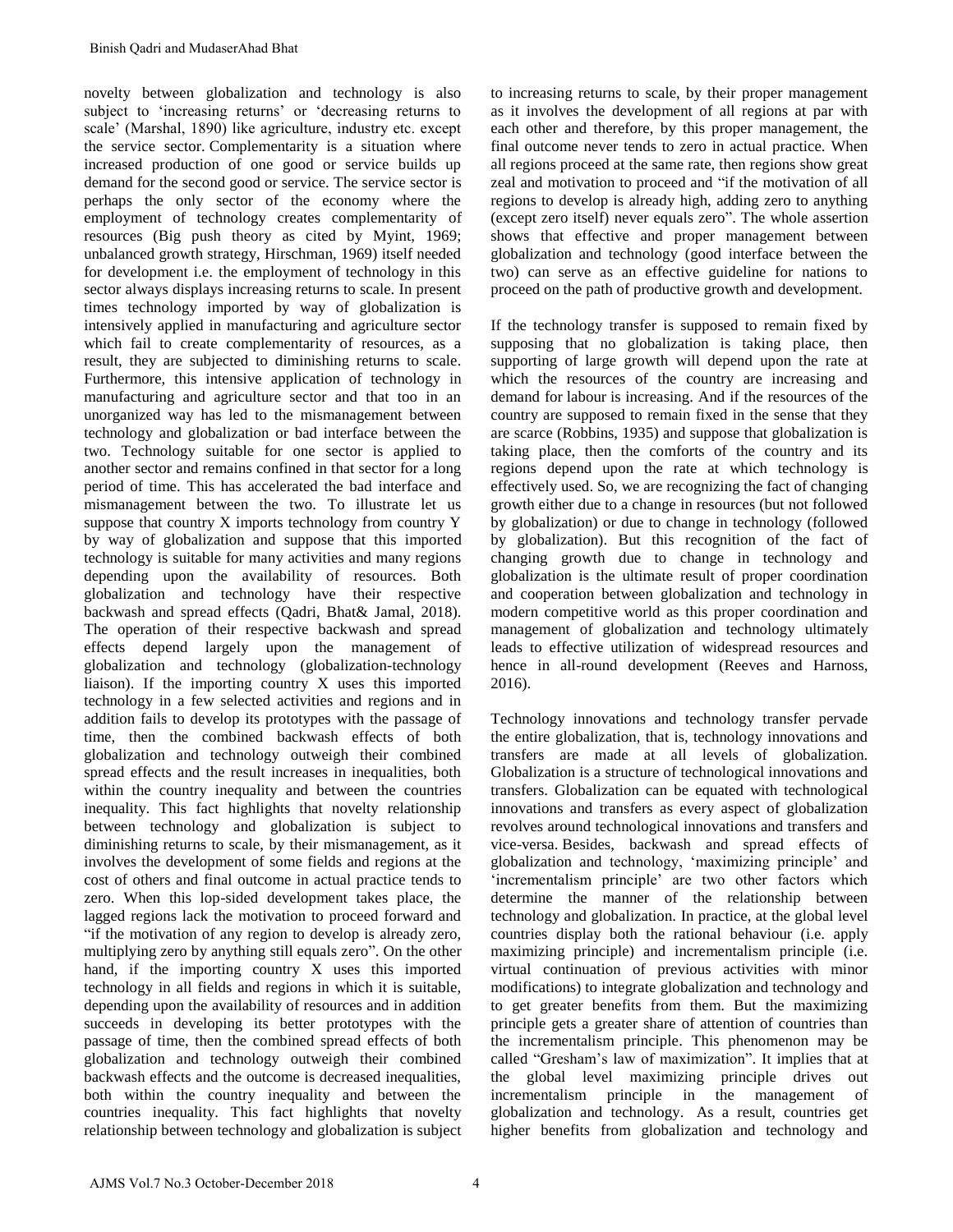hence there is a decrease in inequalities between the countries. At the national level, countries apply ""Gresham"s law of maximization" in the case of developed regions and as a result, they get greater benefits from globalization and technology. But in the case of underdeveloped regions, countries devote a greater share of attention to incrementalism than maximizing principle. This phenomenon may be called as "Gresham"s law of incrementalism". It implies that in the case of backward regions, at the national level, incrementalism principle drives out maximizing principle in the management of globalization and technology. As a result, these backward regions of the countries get lower benefits from globalization and technology and hence there is an increase in the inequalities within the country.

## **V. RECOMMENDATIONS**

- 1. The globalization and technology liaison (connection) demand such policies that integrate science, technology, research & development (R&D) and innovation into socially suitable economic schemes & strategies.
- 2. Globalization and technology supplement as well as aids the growth and development process of the country as it adds to the country"s scarce and fixed resources. But, the need of the hour is that globalization and the resultant technology transfer should not remain confined to a particular sector and resource abundant regions rather should spread across all sectors and the whole country. This will result in better management and coordination between globalization and technology and will make benefits and costs of globalization and technology quite visible.
- 3. Proper management of globalization and technology is like managing a mouse in the herd of elephants. However, employment of technology in those sectors which are able to create complementary of resources might help in proper management of the two.
- 4. The poor interface of globalization and technology in the world has led to an unequal competition- a competition between giant countries/regions, where resources are properly managed, and dwarf countries/ regions, where resources are not properly managed. Therefore, proper management of globalization and technology leads to the cohesiveness of the country. And the creation of this cohesiveness requires the creation of deliberate structural economic disparities (i.e. deliberately selecting some places in the backward regions for the development) as this will be of worth for the development of these places in the backward regions will send impulses of economic and industrial growth throughout the country by trickle-down effect.
- 5. The planners need to create conditions that will enable developing countries to make full use of the global fund of knowledge to address different developmental challenges.
- The creation of this cohesiveness requires multi-level planning and management of globalization and

technology. No doubt, the government plays a dominant role in the multi-level planning and management of globalization and technology in particular and society in general, but more viable management between globalization and technology need is of the hour.

- 7. Both at international and national levels, the principle of maximization and principle of incrementalism should be employed and integrated in an effective manner.
- 8. Globalization and Technology construction/link is important not only for economic growth, the creation of knowledge-based societies and technological innovations in important sectors of the economy but also for increasing labour (Y/L) and capital productivity(Y/K), human capital formation and reducing income disparities. What assets, technology, human capital, social capital, ideas, values and social duties can we support within the framework of globalization? What standards and designs can we generate within its walls? Once we explore such questions and try to find answers to them we can create good link between globalization and technology. Interface between Globalization and Technology<br>
technology<br>
technology<br>
technology<br>
technology<br>
technology<br>
technology<br>
technology<br>
technology<br>
technology<br>
parameter 1910s in the governant parameter and science in<br>the betw

## **REFERENCES**

- [1] Alan D. Schrift (2006), Twentieth-Century French Philosophy: Key Themes and Thinkers, Blackwell Publishing, 126.
- [2] Albrow, M. & Elizabeth, K. (1990). *Globalisation, Knowledge and Society*, 8. London: Sage.
- [3] Appadurai, A. (1996). Modernity at large: Cultural dimensions of globalization. Minneapolis. USA: University of Minnesota Press.
- [4] Arrow, K. (1962). The Economic Implications of Learning by Doing. *Economic Studies, 29*(3), 155-173. Retrieved from http://www.jstor.org/stable/2295952.
- [5] Bain, Read. (1937). Technology and State Government. *American Sociological Review, 2*(6), 860. Doi: 10.2307/2084365.
- [6] Bhattacharya, A., Bürkner, H., &Bijapurkar, A. (2016). *What You Need to Know about Globalisation's Radical New Phase*. Retrieved from Boston Consulting Group website: https://www.bcgperspectives.com/content/articles/globalizationgrowth-what-need-know-globalization-radical-new-phase/
- [7] Bhattacharya, A., Khanna, D., Schweizer, C., &Bhijapurker, A. (2017). *The New Globalisation: Going Beyond the Rhetoric*. Retrieved from Boston Consulting Group website[: https:](https://www.bcg.com/publications/2017/new-globalization-going-beyond-rhetoric.aspx)  [//www.bcg.com/publications/2017/new-globalization-going-beyond](https://www.bcg.com/publications/2017/new-globalization-going-beyond-rhetoric.aspx)[rhetoric.aspx](https://www.bcg.com/publications/2017/new-globalization-going-beyond-rhetoric.aspx)
- [8] Borgmann, Albert *(2006).* Technology as a Cultural Force: For Alena and Griffin. *The Canadian Journal of Sociology, 31*(3), 351– 60. DOI*:*10.1353/cjs.2006.0050.
- [9] Cox, Robert. (1994). Global Restructuring: Making Sense of the Changing International Political Economy. *In* Richard Stubbs and Geoffrey Underhill (eds.), *Political Economy and the Changing Global Order*. New York: St. Martin's Press.
- [10] Currie, J., & J. Newson. (1998). Introduction. In Universities and Globalisation: Critical Perspectives. California: Sage Publications.
- [11] Dervis, K. &Chandy, L. (2016). Are technology and globalization destined to drive up inequality? Understanding inequality and what drives it. Global Economy and Development. Retrieved from https://www.brookings.edu/research/are-technology-andglobalization-destined-to-drive-up-inequality/
- [12] Featherstone, M. (1995). *Undoing Culture: Globalisation, Postmodernism and Identity*. London: Sage.
- [13] Franklin, Ursula. (1999). The Real World of Technology (revised ed.). Scarborough: House of Anansi. ISBN 978-0887848919.
- [14] Giddens, A. (1990). *The Consequences of Modernity*. Cambridge: Stanford University Press.